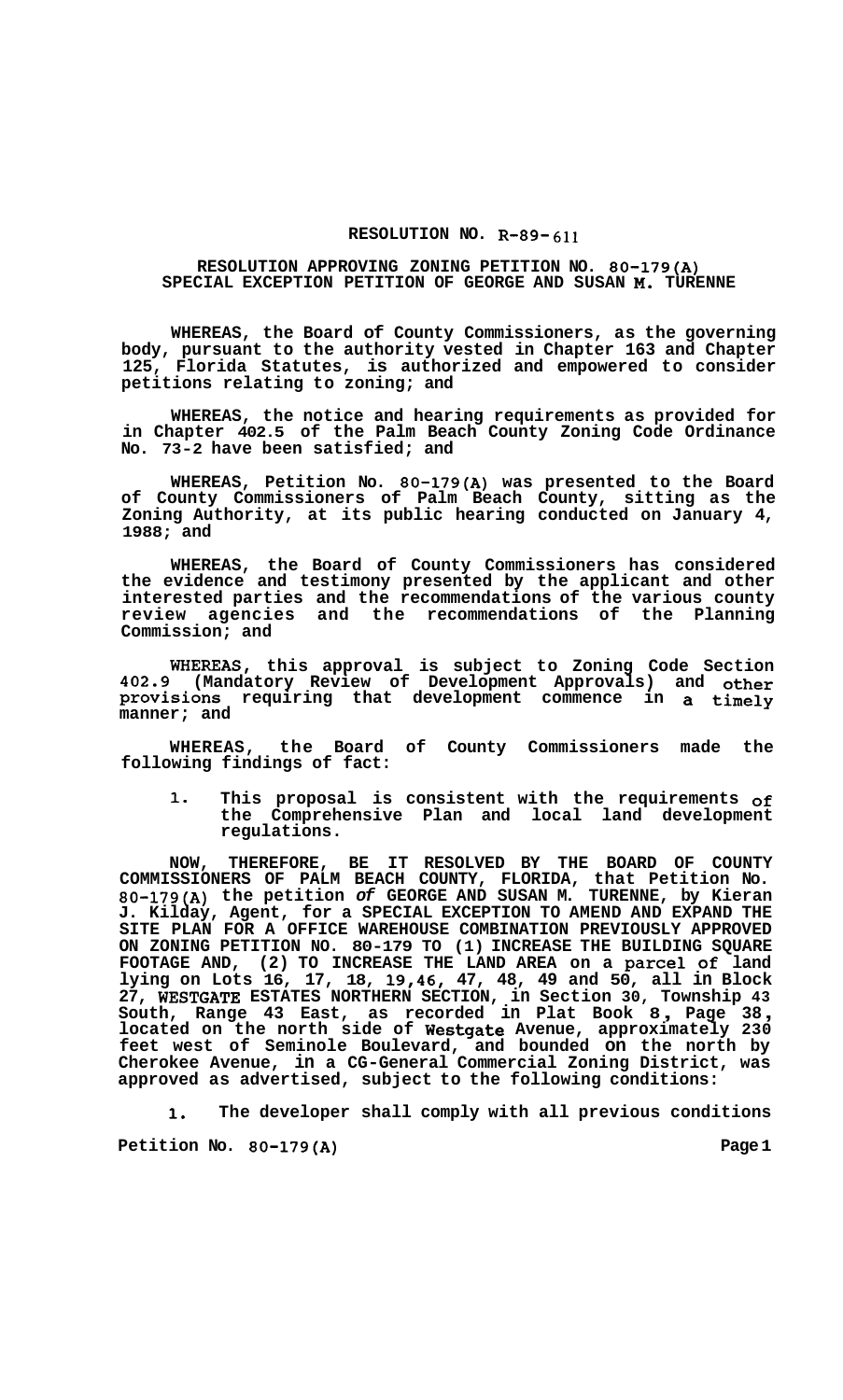of approval unless expressly modified herein.

- **2.** Prior to site plan certification, the site plan shall be amended to indicate the following:
	- a. Eliminate existing dumpster from twenty **(20)** foot back-up distance between property line and first stall.
	- b. Compliance with Condition **No. 8** regarding the garage bay doors.
	- c. Required six *(6)* foot high wall along the western property line abutting **RH** zoning. The wall is to be located on property line to allow maintenance of buffer between proposed warehouse and western property line, or install perimeter landscaping meeting the requirements of alternative number three.
	- d. Second floor or loft square footage, if proposed.
- **3. No** emergency access from site onto Cherokee Avenue shall be allowed and the landscape strip will meet all code requirements.
- **4.** outdoor lighting used to illuminate the premises shall be low intensity and directed away from adjacent residential properties located to the east and the west, shining only on the subject site.
- **5. No** stock loading or dumpster pickup will be permitted between the hours of **9:00 P.M.** and **7:OO A.M.**
- *6.* **No** off-premise signs shall be permitted on site.
- *7.* Use of the site shall be limited to warehousing with accessory office space.
- **8.** Garage bay doors shall be oriented away from any properties zoned or used for residential purposes. In the event that this condition cannot be satisfied, the required landscaping along the perimeter which the garage bar doors face shall be upgraded by planting canopy trees a minimum of twelve **(12)** feet in height, spaced a maximum of twenty **(20)** feet apart (on center). **Any** other provisions required under Section **500.35.E.3 of** the Zoning Code (Landscaping the Perimeter **of** Lots) shall still apply.
- **9.** The developer shall retain the stormwater **runoff** in accordance with all applicable agency requirements in effect at the time **of** the permit application. However, at **a** minimum, this development shall retain onsite

Petition **No. 80-179 (A)** Page **2**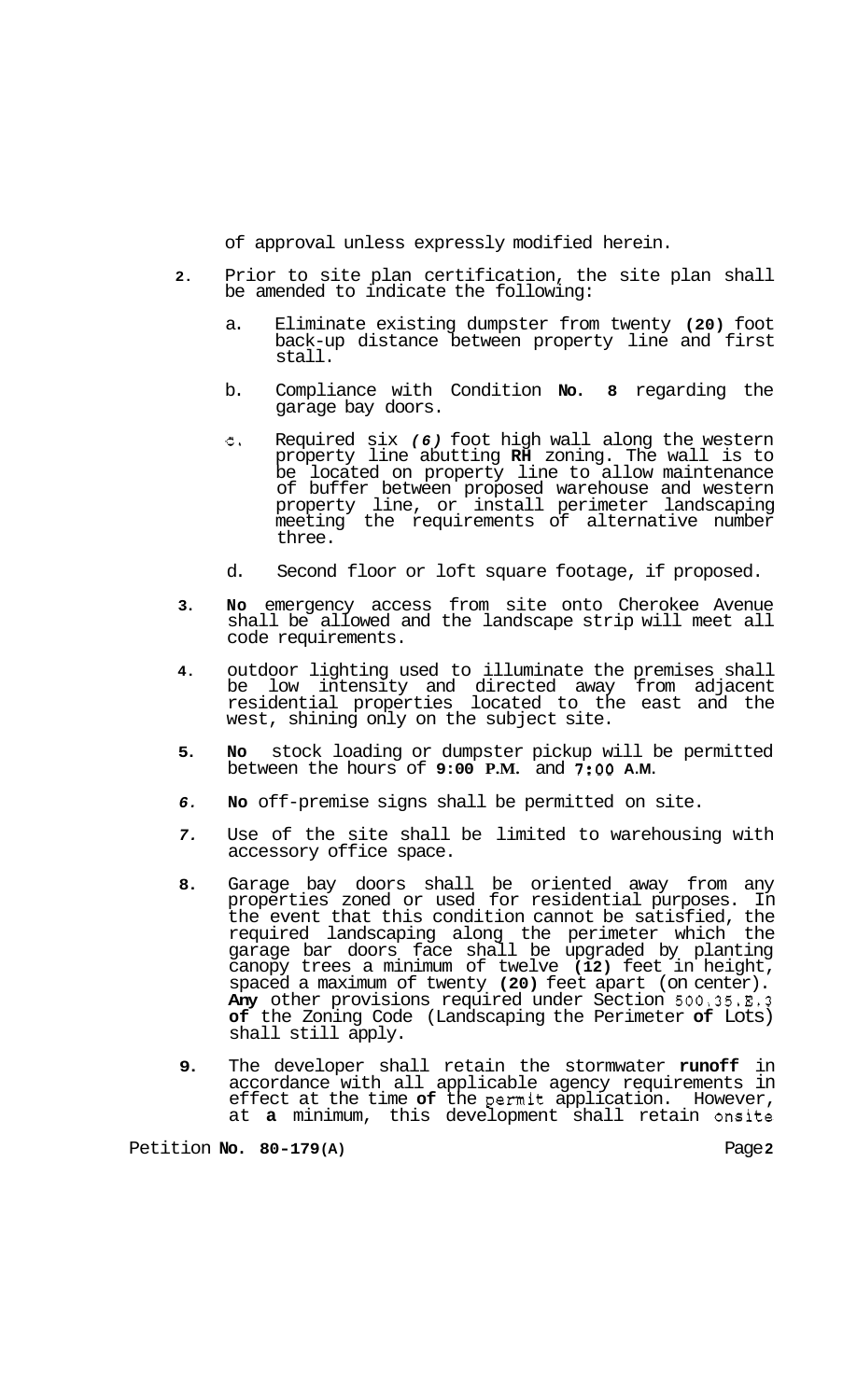**three (3) inches of the stormwater runoff generated by a three (3) year-one (1) hour storm as required by the**  Permit Section, Land Development Division. **drainage system shall be maintained in an acceptable condition as approved by the County Engineer. In the event that the drainage system is not adequately maintained as determined by the County Engineer, this matter will be referred to the Code Enforcement Board for enforcement.** 

- **10. The property owner shall pay a Fair Share Fee in the amount and manner required by the "Fair Share Contribution for Road Improvements Ordinance\*\* as it presently exists or as it may from time to time be amended. The Fair Share Fee for this project presently is \$2,277.00 (85 trips X \$26.79 per trip).**
- **11. Generation and disposal of hazardous effluents into sanitary sewerage system shall be prohibited unless adequate pretreatment facilities approved by the Florida Department of Environmental Regulation (FDER) and Agency responsible for sewage works are constructed and used by project tenants or owners generating such effluents.**
- **12. Since sewer service is available to the property, septic tank shall not be approved for use on said property.**
- **13. Since water service is available to the property, a potable water well shall not be approved for use on said property.**

**Petition No. 80-179(A) Page 3**